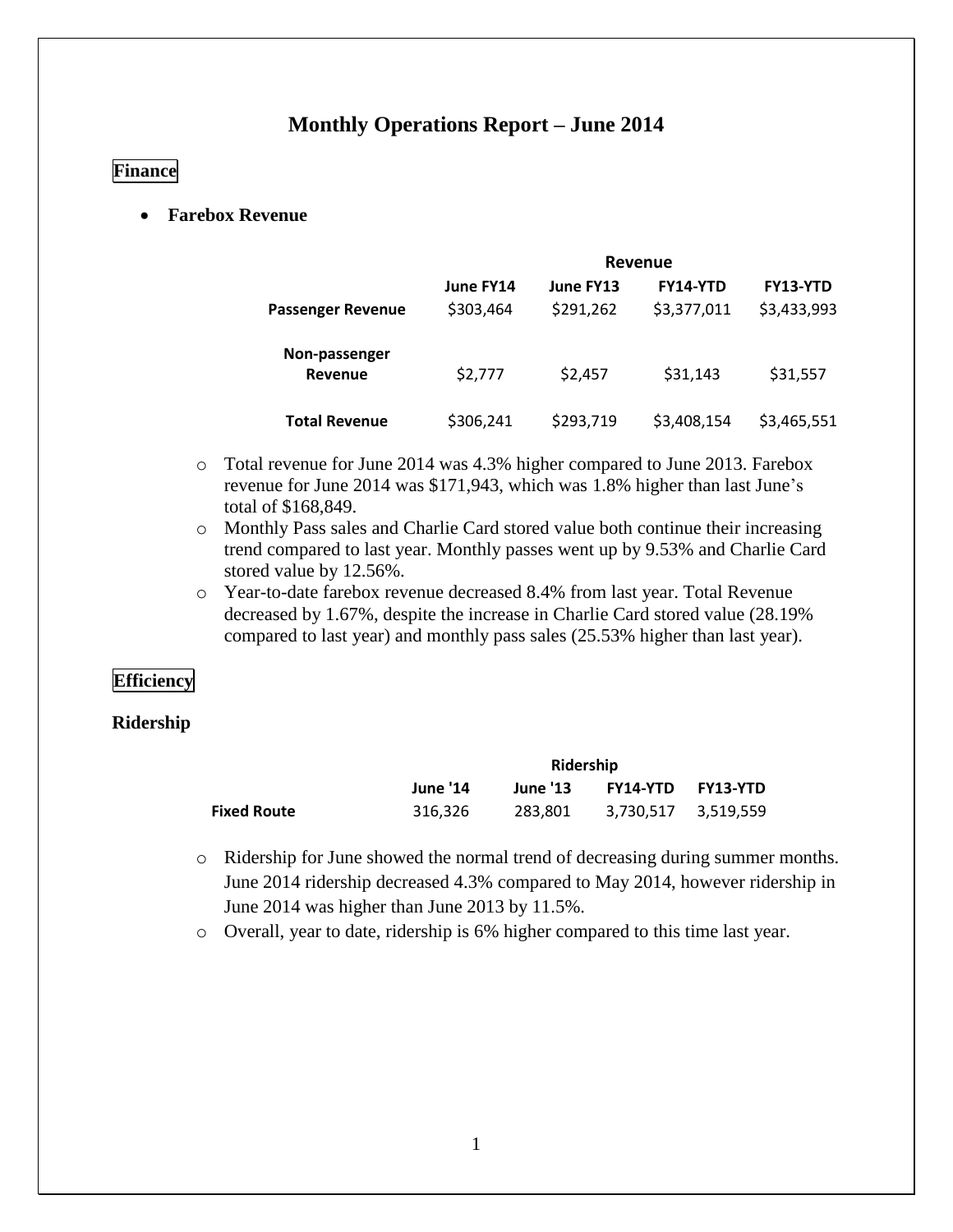

## **Passengers Per Revenue Mile/Revenue Hour**

|                    | <b>Passengers per Revenue Miles</b> |                 |      |                   |  |
|--------------------|-------------------------------------|-----------------|------|-------------------|--|
|                    | <b>June '14</b>                     | <b>June '13</b> |      | FY14-YTD FY13-YTD |  |
| <b>Fixed Route</b> | 2.11                                | 1.94            | 2.06 | 2.12              |  |

- o Current goal for Passengers per Revenue Mile is 2.5. Passengers per Revenue Mile this month was 2.11 and was slightly lower than last month.
- o During the month of June, nine routes surpassed the goal. These were Routes 1 (3.53), Route 6 (2.90), Route 7 (2.71), Route 11 (2.76), Route 19 (3.34), Route 24 (3.66), Route 26 (3.28), Route 27 (2.65) and the Downtown Loop (4.83).
- o Passengers per Revenue Mile in FY 14 was 2.06, very similar to FY13, 2.12.

|                    | Passengers per Revenue Hours                                             |       |       |       |  |
|--------------------|--------------------------------------------------------------------------|-------|-------|-------|--|
|                    | <b>FY14-YTD</b><br><b>FY13-YTD</b><br><b>June '13</b><br><b>June '14</b> |       |       |       |  |
| <b>Fixed Route</b> | 24.00                                                                    | 23.73 | 23.69 | 24.68 |  |

- o Current goal for Passengers per Revenue Hour is 30. Passengers per Revenue Hour this month was 24.00, higher than last year, 23.73.
- o During the month of June, five routes surpassed the goal, compared to three last month. These were Routes 11 (30.18), Route 19 (33.93), Route 24, (30.09), Route 26 (31.37) and Route 27 (30.82).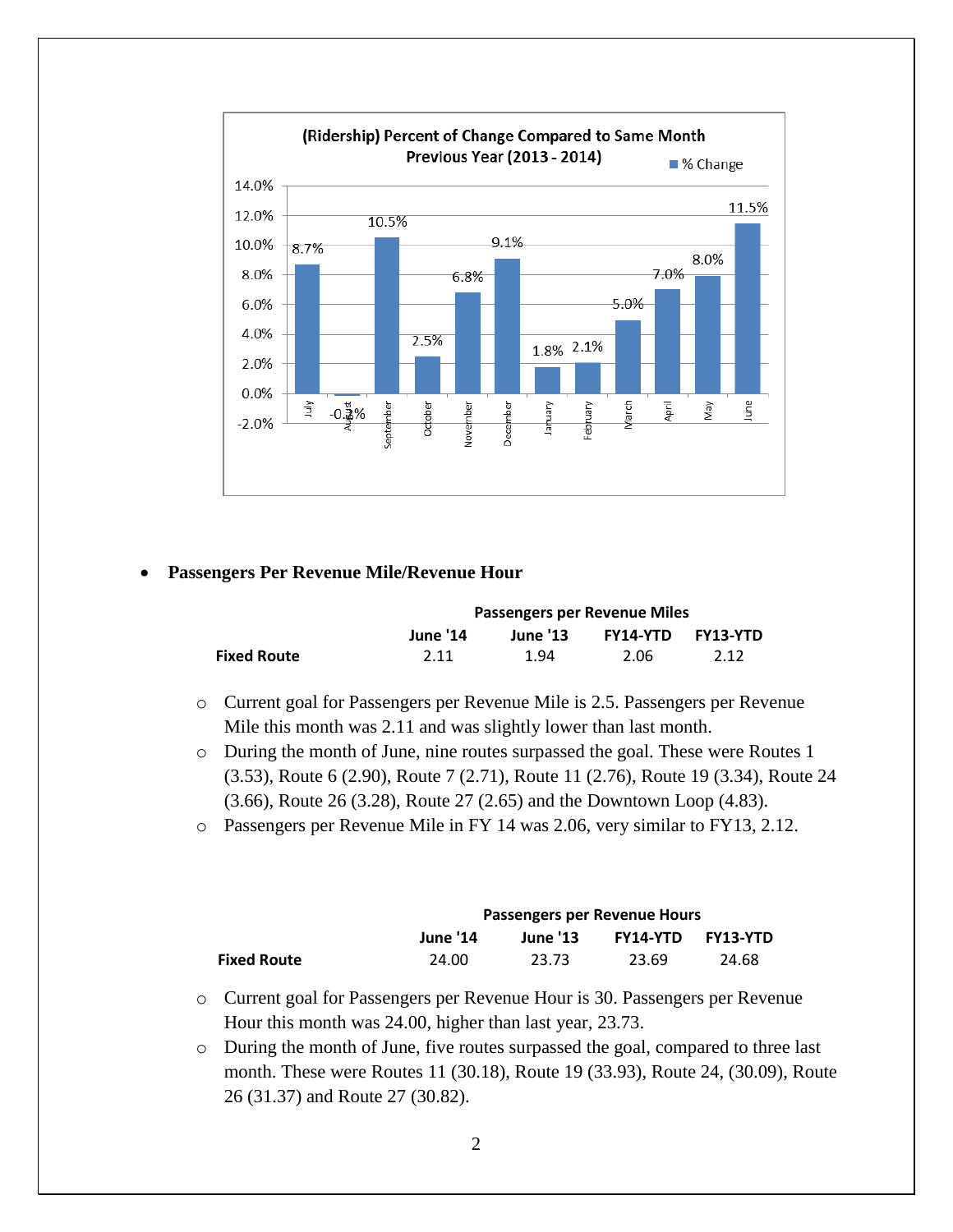## **On Time Performance – Overall**





- $\circ$  For the month of June, the on-time performance was 78.3%, which is very similar to last month (78.1%). Late trips represented only 7.8%, whereas early trips were 13.8%.
- o Route 6 had the lowest OTP this month (57.7%). Early trips are the major reason for a low OTP. This month, 34.5% of Route 6 trips started earlier than scheduled. A closer look at the OTP by direction shows that many of the early Route 6 outbound trips from the Hub are happening on the following trips: 7:10AM, 8:10AM and 8:35PM, whereas on the inbound trips, there's no clear grouping of specific times and early trips happen throughout the day.
- o Route 19 had the second lowest on time performance (63.7%). This route had almost the same amount of early (18.1%) and late trips (18.2%).

 $\overline{a}$ 

<sup>&</sup>lt;sup>1</sup> Data available for Route 42 includes only 4 trips. Not enough data to have a reliable OTP for the month.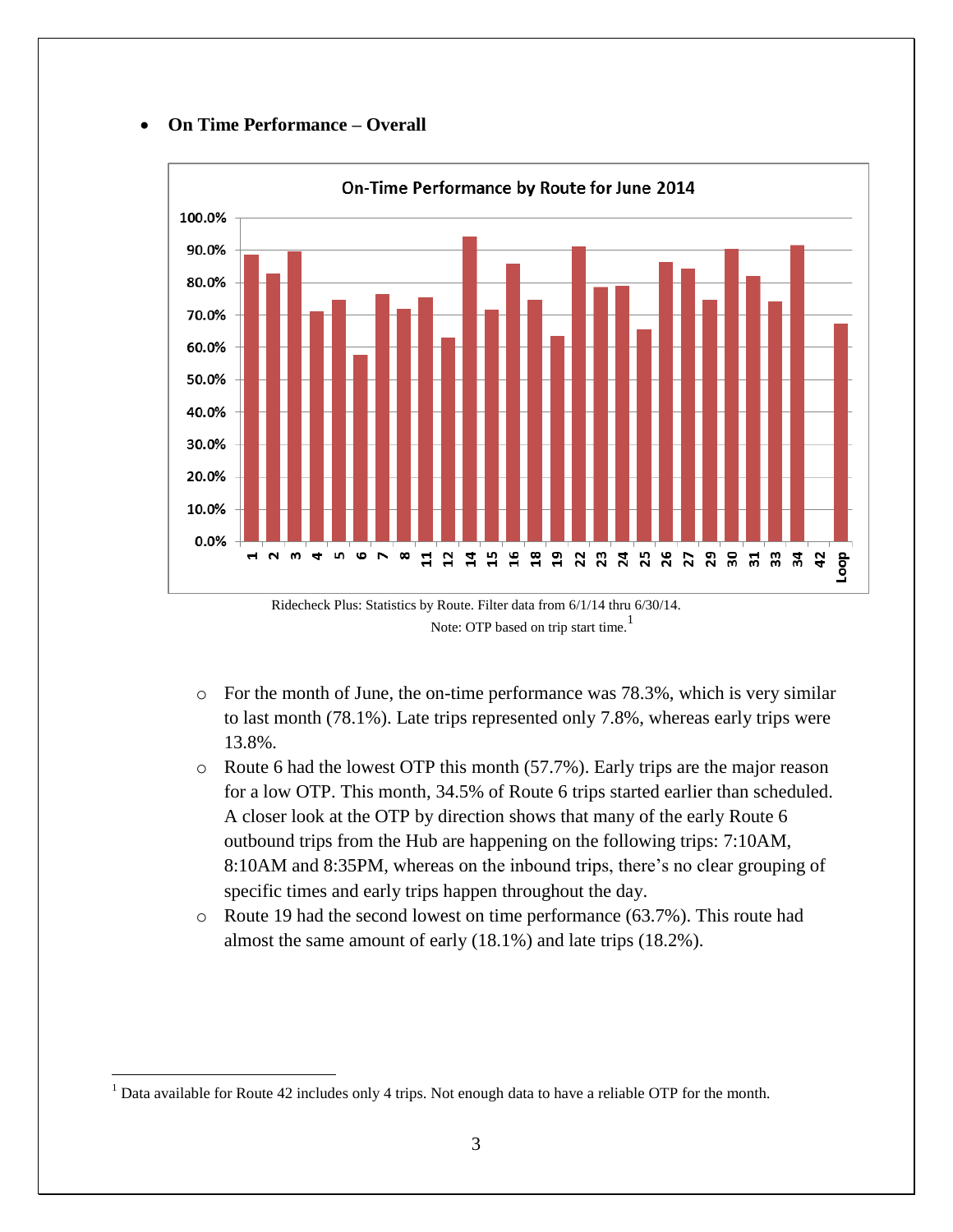### **Missed Trips**

|             | <b>Missed Trips</b> |                                               |                      |                      |  |  |
|-------------|---------------------|-----------------------------------------------|----------------------|----------------------|--|--|
|             | <b>Missed</b>       | <b>Missed</b>                                 | Avg<br><b>Missed</b> | Avg<br><b>Missed</b> |  |  |
|             | <b>FY 14</b>        | $Trips - June$ $Trips - June$<br><b>FY 13</b> | Trips – FY<br>14     | $Trips - FY$<br>13   |  |  |
| System-wide | 30                  | 212                                           | 55.17                | 42.29                |  |  |

o June 2014 had 30 missed trips, compared to 212 missed trips last June.

o Routes 5 and 27 had the highest number of missed trips, 4 missed trips each.

o The top reasons for missed trips were: buses running more than 25 minutes late (14) and breakdowns (8).

### **Set-Backs**

|             | <b>Set Backs</b>        |                               |                                   |                                     |  |  |
|-------------|-------------------------|-------------------------------|-----------------------------------|-------------------------------------|--|--|
|             | Setbacks-<br>June FY 14 | <b>Setbacks</b><br>June FY 13 | Avg<br><b>Setbacks</b><br>– FY 14 | Avg<br><b>Setbacks</b><br>$-$ FY 13 |  |  |
| System-wide | 46                      | 69                            | 58.21                             | 19.71                               |  |  |

- o There were 46 set-backs this month compared to 69 in June 2013 and 62.5 setbacks in May 2014. The most common reason for these set-backs was that buses were running late and more set-backs were issued to prevent missed trips.
- o Route 5 had the higher number of setbacks this month; it was running more than 30 minutes late. Most of the trips that required set backs were during the 3PM-5PM timeframe.

# **Safety**

**Preventable Accidents**

#### **Preventable Accidents/100,000 miles**

|             |     | June FY 14 June FY 13 | Avg-FY $14$ | Avg-FY 13 |
|-------------|-----|-----------------------|-------------|-----------|
| System-wide | 2.0 | 0.1                   | 2.28        | 2.5       |

- o Industry standard for Preventable Accidents is 1/100,000 miles.
- o June 2014 preventable accidents per 100,000 miles were higher than May 2014, but below fiscal year average.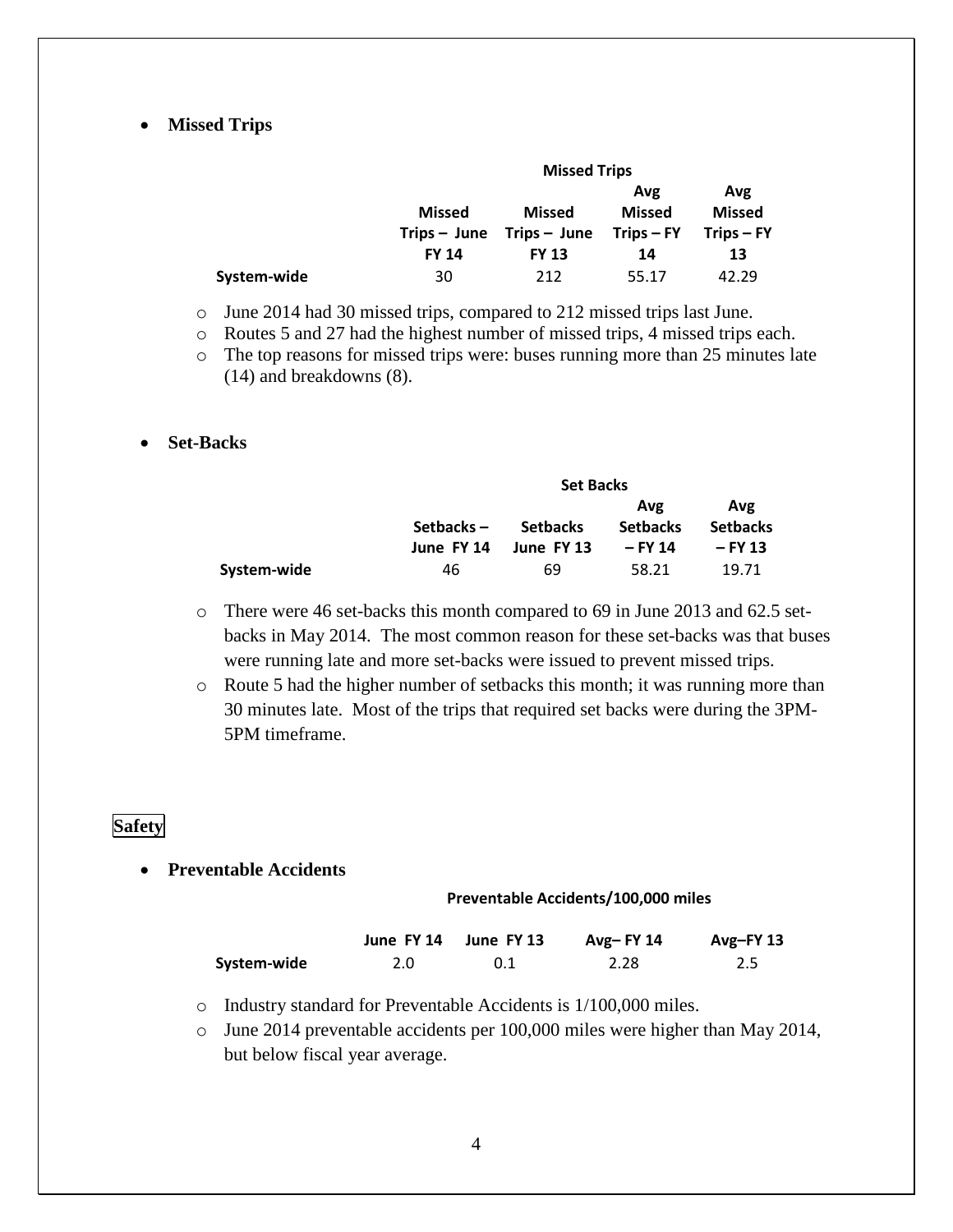### **Workers Comp Claims**

|                            | Workers Comp Claims/Lost Work Days System Wide |                |  |  |  |
|----------------------------|------------------------------------------------|----------------|--|--|--|
|                            | June CY 14 YTD                                 | June CY 13 YTD |  |  |  |
| <b>Workers Comp Claims</b> | 13                                             | 24             |  |  |  |
| <b>Lost Work Days</b>      | 921                                            | 933            |  |  |  |

- o Worker's Compensation claims through June 30, 2014 are 13 vs. 24 through June 2013, resulting in a 46% decrease in reported injury claims.
- o Total lost work days have decreased this month by 1.3% with 921 lost work days through June 30, 2014 vs. 933 through June 30, 2013.
- $\circ$  There were two (2) claims in June 2014: one (1) new lost time claim and one new lost time claim which closed in the month; vs. six (6) claims in June 2013: two (2) lost time claims and four (4) medical only claims.
- o During the month of June 2014, one of the employees from a previous year injury, returned to work in the Clerical Unit. There remains one ongoing lost time injury claim from 2013 in the City Division, in addition to three open lost time claims in the City Division and one in Maintenance. We are anticipating closure of the remaining claim from 2013 within the next month barring any unforeseen circumstances.

# **Maintenance**

**Mean Miles Between Breakdowns**

|             | <b>Mean Miles between Breakdowns</b> |            |                  |               |  |  |
|-------------|--------------------------------------|------------|------------------|---------------|--|--|
|             |                                      |            | <b>Projected</b> |               |  |  |
|             | June FY 14                           | June FY 13 | $Avg - FY 14$    | $Avg$ – FY 13 |  |  |
| System-wide | 9.943                                | 12.984     | 12.207           | 16,616        |  |  |

- o Current goal for Mean Miles between Breakdowns is 10,000.
- o June 2014 did not meet the goal as Mean Miles between Breakdowns went down 28.5% compared to May 2014 (13,905).
- o The electric bus fleet had the most breakdowns in June and were the primary cause for Mean Miles between Breakdowns to be lower this month.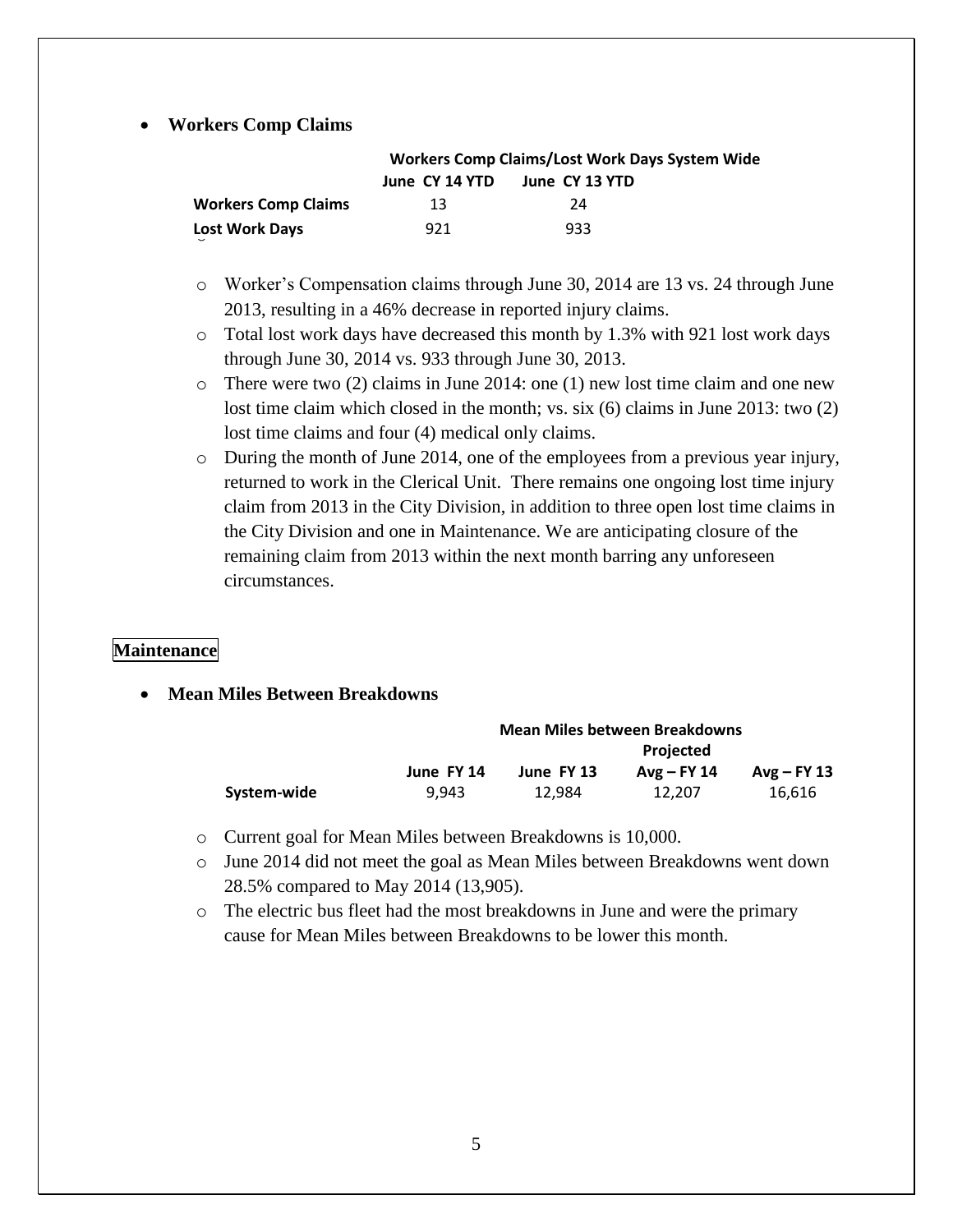### **On Time Inspections**

|             | <b>On-Time Inspections</b> |            |               |               |  |  |
|-------------|----------------------------|------------|---------------|---------------|--|--|
|             | <b>Projected</b>           |            |               |               |  |  |
|             | June FY 14                 | June FY 13 | $Avg$ – FY 14 | $Avg$ – FY 13 |  |  |
| System-wide | 93%                        | 61%        | 81.7%         | 95.3%         |  |  |

- o Goal is 100% for preventative maintenance checks.
- o Inspections are completed by operations staff monthly.
- o Preventative maintenance checks systemwide were down from May 2014 (98%) but still above average for the year. The fixed-route fleet had 100% preventative maintenance checks while the van fleet only had 60% checked. The reason for the decrease in June was that new paratransit vans are replacing older vans and the new van needed to be wired with components for the Clever Devices systems. As such, maintenance staff was less available for preventative maintenance checks on the vans.
- o Going forward, preventative maintenance checks should hover around 100% unless unforeseen circumstances disrupt it.

## **Customer Service**

**Visits to Customer Service Window**

#### **Customer Service**

|                  |       | June FY 14 June FY 13 $YE-FY$ 14 $YE-FY$ 13 |        |        |
|------------------|-------|---------------------------------------------|--------|--------|
| Visits to Window | 7.047 | $5.000*$                                    | 79.772 | 33.742 |

- o June had a total of 7,047 visits to the window. The largest number of visits was to purchase passes/tickets (45%) followed by requests for information (32%) and schedules (12%)
- o At the end of FY14, visits to the window were 2.3 times higher than FY13.